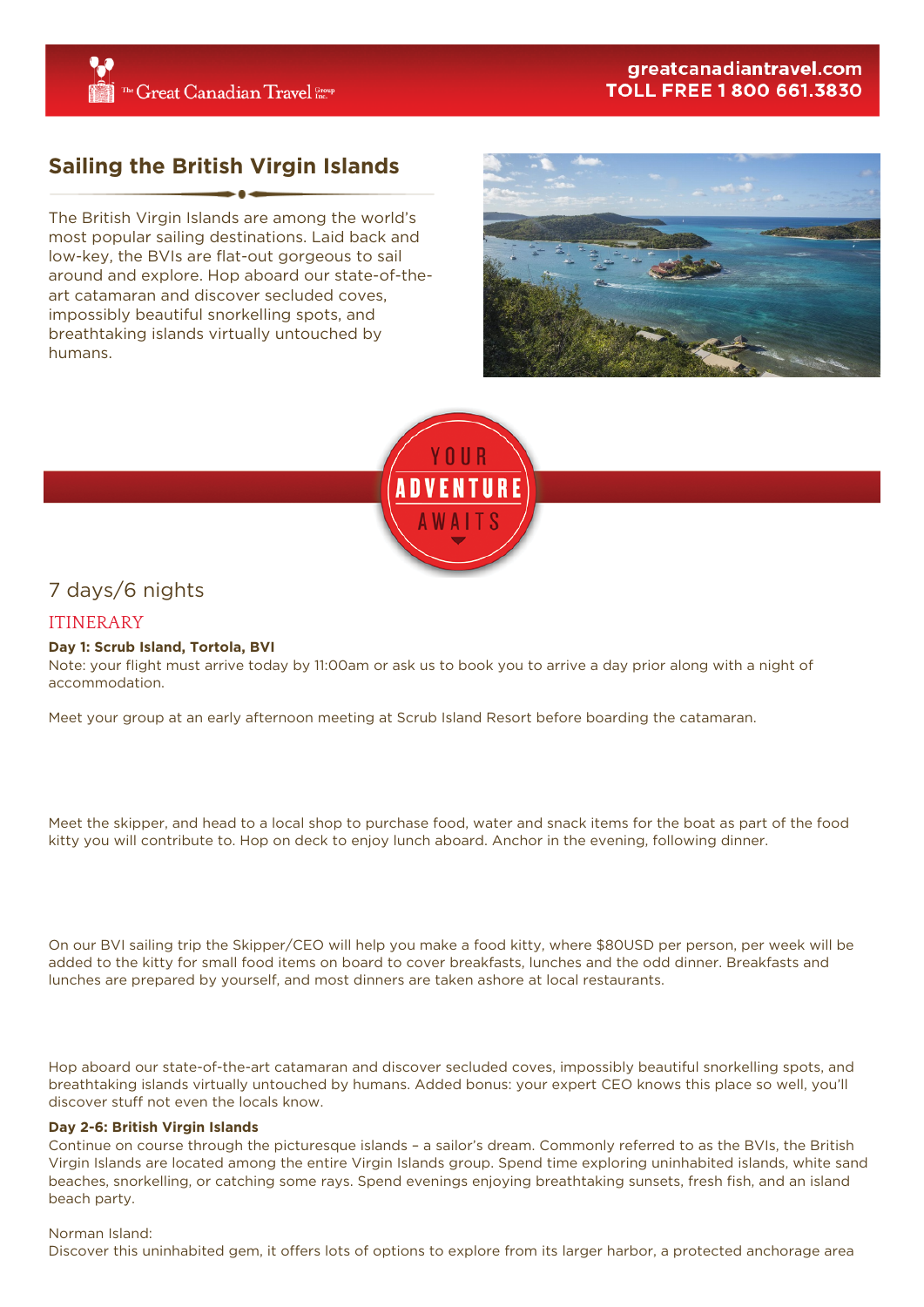called "the Bight." Enjoy a visit to the caves just below the cliffs for excellent snorkelling opportunities, and keep an eye out for any long forgotten treasure – who knows what could have been left behind! If Norman Island could talk, it would be sure to tell stories of pirate legends.

### Virgin Gorda:

Soak up the sun and beautiful scenery on this visit to the gorgeous Virgin Gorda. Sail towards the island and dock at the the Bitter End, which was originally thought to be the last of the islands, hence the name. Step ashore to meet friendly locals and other sailors alike. Spend the day at leisure, enjoying the beach, or take a hike around the island for some stunning viewpoints. Visit the famous Baths, which are a collection of huge granite boulders with white sand beaches and secret rock pools. Encompassing the beaches and rocky shoreline at the southwestern tip of Virgin Gorda, the Baths is an untouched paradise that looks like you stepped right into a postcard!

#### Guana Island:

Discover your own piece of Caribbean paradise on Guana Island. One of the few remaining privately owned islands in its part of the world, Guana consists of seven white powder-soft sand beaches and acres and acres of tropical forest, mountains, and hills. Settle in for a day of relaxation on the beach of your dreams or swim in the clearest blue waters imaginable for miles around.

#### Jost Van Dyke Island:

Spend some quality time on Jost Van Dyke, one of the smallest populated islands in the BVIs that will be sure to make a big impression. Grab a drink at the famous 'Soggy Dollar' Bar before lunch on board. Opt to go hiking or join the skipper at the famous Willie T Floating bar. A day at Jost Van Dyke is a day in paradise. It's hard to go wrong!

#### Anegada Island:

If the winds are right sail to the last of the British Virgin Islands. Anegada is surrounded by white sandy beaches and unlike the other islands it does not have any volcanic mountains on it, making it very unique. Rent a bike and cycle around the island. Visit Cow Reck beach and bar and look out at the sea and admire the many shades of blue.

#### Cooper Island:

Snorkel around Cooper Island and marvel at the marine life including majestic sea turtles. Visit the local microbrewery on the island and have a look through the shop to pick up a souvenir.

### **Day 7: Disembark at Scrub Island**

Following breakfast, return back to Scrub Island to disembark the boat before midday. Note: your flight must depart no earlier than 3:00pm today.

## **Details**

**2021 & 2022 Dates:** Select Sundays, October to April

**2021 Prices:** From CA\$1,514

## **2022 Prices:**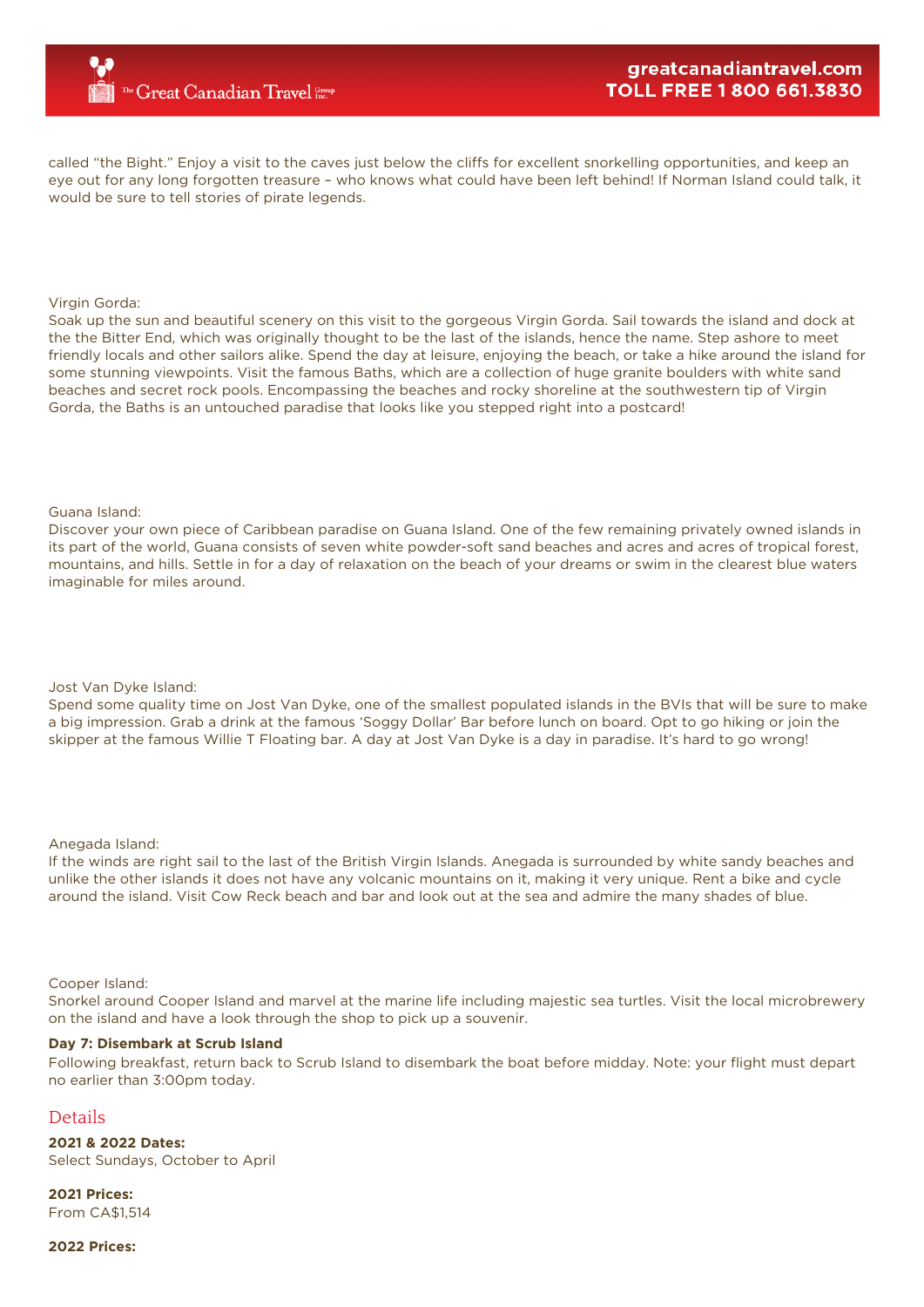## From CA\$2,249

Prices are "starting from" rates, shown in CA\$, per person.

Prices shown do not reflect discounts for sales and special promotions. Reduced prices, if applicable, will be quoted at the time of your inquiry.

# **Trip Code:**

002506 - W17

# INCLUDED

- Seven days sailing on a 12 meter/40 ft sailing catamaran, schedule as outlined in itinerary
- Six nights of onboard accommodation
- Fully licensed skipper
- Bath and beach towels
- Snorkelling equipment

# NOT INCLUDED

- International flights to/from Tortola or flights to/from St. Thomas and ferry to/from Tortola
- Transfer from airport to meeting place
- Meals not listed above
- Gratuities to local guides, at your discretion
- Passport and visa fees, if needed
- Travel Insurance
- Items of a personal nature

# TOUR NOTES

Itinerary changes are possible for travel in 2022. Details will be advised once finalized.

*Disclaimer: We do our utmost to ensure that information posted on our website is correct at the time of publication, however trip details are subject to change without notice by the suppliers and operators involved. We update the information as soon as possible when changes are advised to us, however, we cannot assume responsibility for such changes made by the suppliers and operators.*

# ROUTE MAP